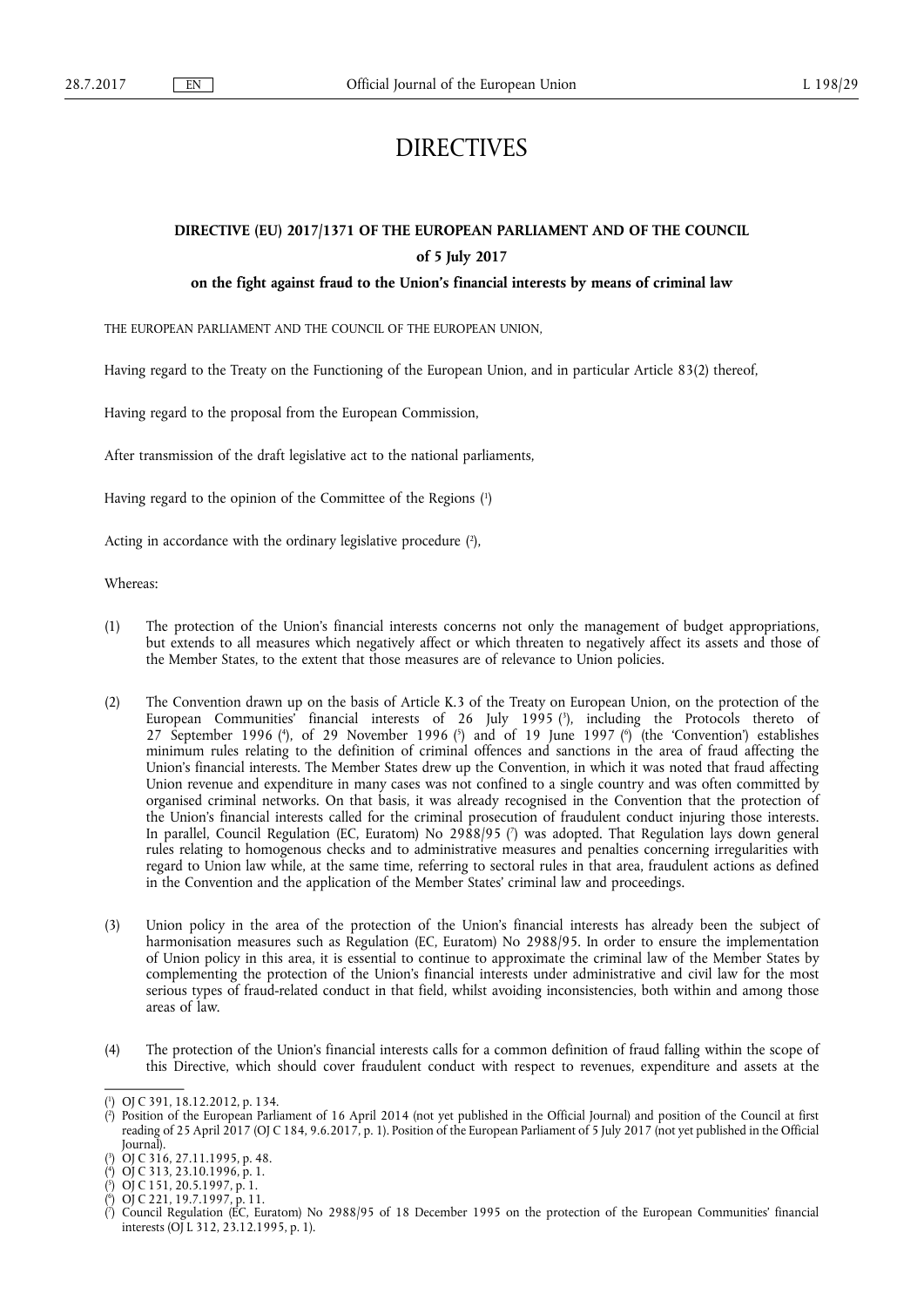expense of the general budget of the European Union (the 'Union budget'), including financial operations such as borrowing and lending activities. The notion of serious offences against the common system of value added tax ('VAT') as established by Council Directive 2006/112/EC (') (the 'common VAT system') refers to the most serious forms of VAT fraud, in particular carrousel fraud, VAT fraud through missing traders, and VAT fraud committed within a criminal organisation, which create serious threats to the common VAT system and thus to the Union budget. Offences against the common VAT system should be considered to be serious where they are connected with the territory of two or more Member States, result from a fraudulent scheme whereby those offences are committed in a structured way with the aim of taking undue advantage of the common VAT system and the total damage caused by the offences is at least EUR 10 000 000. The notion of total damage refers to the estimated damage that results from the entire fraud scheme, both to the financial interests of the Member States concerned and to the Union, excluding interest and penalties. This Directive aims to contribute to the efforts to fight those criminal phenomena.

- (5) When the Commission implements the Union budget under shared or indirect management, it may delegate budget implementation tasks to the Member States or entrust them to bodies, offices or agencies established pursuant to the Treaties or to other entities or persons. In the event of such shared or indirect management, the Union's financial interests should benefit from the same level of protection as they do when under the direct management of the Commission.
- (6) For the purposes of this Directive, procurement-related expenditure is any expenditure in connection with the public contracts determined by Article 101(1) of Regulation (EU, Euratom) No 966/2012 of the European Parliament and of the Council (<sup>2</sup>).
- (7) Union money laundering law is fully applicable to money laundering involving property derived from the criminal offences covered by this Directive. A reference made to that law should ensure that the sanctioning regime introduced by this Directive applies to all serious cases of criminal offences against the Union's financial interests.
- (8) Corruption constitutes a particularly serious threat to the Union's financial interests, which can in many cases also be linked to fraudulent conduct. Since all public officials have a duty to exercise judgment or discretion impartially, the giving of bribes in order to influence a public official's judgment or discretion and the taking of such bribes should be included in the definition of corruption, irrespective of the law or regulations applicable in the particular official's country or to the international organisation concerned.
- (9) The Union's financial interests can be negatively affected by certain types of conduct of a public official who is entrusted with the management of funds or assets, whether he or she is in charge or acts in a supervisory capacity, which types of conduct aim at misappropriating funds or assets, contrary to the intended purpose and whereby the Union's financial interests are damaged. There is therefore a need to introduce a precise definition of criminal offences covering such conduct.
- (10) As regards the criminal offences of passive corruption and misappropriation, there is a need to include a definition of public officials covering all relevant officials, whether holding a formal office in the Union, in the Member States or in third countries. Private persons are increasingly involved in the management of Union funds. In order to protect Union funds adequately from corruption and misappropriation, the definition of 'public official' therefore needs to cover persons who do not hold formal office but who are nonetheless assigned and exercise, in a similar manner, a public service function in relation to Union funds, such as contractors involved in the management of such funds.
- (11) With regard to the criminal offences provided for in this Directive, the notion of intention must apply to all the elements constituting those criminal offences. The intentional nature of an act or omission may be inferred from objective, factual circumstances. Criminal offences which do not require intention are not covered by this Directive.

<sup>(</sup> 1 ) Council Directive 2006/112/EC of 28 November 2006 on the common system of value added tax (OJ L 347, 11.12.2006, p. 1).

<sup>(</sup> 2 ) Regulation (EU, Euratom) No 966/2012 of the European Parliament and of the Council of 25 October 2012 on the financial rules applicable to the general budget of the Union and repealing Council Regulation (EC, Euratom) No 1605/2002 (OJ L 298, 26.10.2012, p. 1).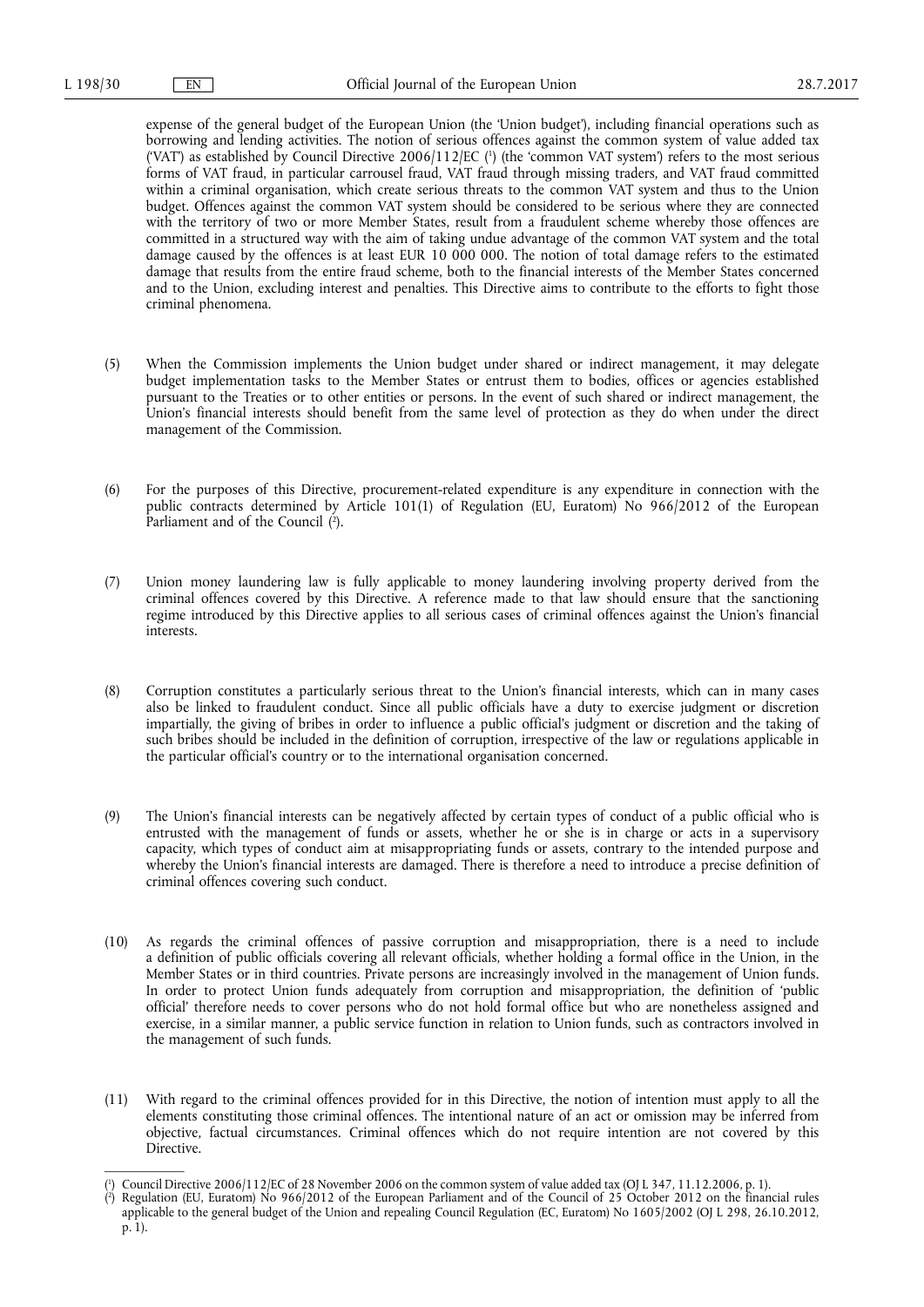- (12) This Directive does not oblige Member States to provide for sanctions of imprisonment for the commission of criminal offences that are not of a serious nature, in cases where intent is presumed under national law.
- (13) Some criminal offences against the Union's financial interests are in practice often closely related to the criminal offences covered by Article 83(1) of the Treaty on the Functioning of the European Union (TFEU) and Union legislative acts that are based on that provision. Coherence between such legislative acts and this Directive should therefore be ensured in the wording of this Directive.
- (14) Insofar as the Union's financial interests can be damaged or threatened by conduct attributable to legal persons, legal persons should be liable for the criminal offences, as defined in this Directive, which are committed on their behalf.
- (15) In order to ensure equivalent protection of the Union's financial interests throughout the Union by means of measures which should act as a deterrent, Member States should provide for certain types and levels of sanctions when the criminal offences defined in this Directive are committed. The levels of sanctions should not go beyond what is proportionate for the offences.
- (16) As this Directive provides for minimum rules, Member States are free to adopt or maintain more stringent rules for criminal offences affecting the Union's financial interests.
- (17) This Directive does not affect the proper and effective application of disciplinary measures or penalties other than of a criminal nature. Sanctions that cannot be equated to criminal sanctions, which are imposed on the same person for the same conduct, can be taken into account when sentencing that person for a criminal offence defined in this Directive. For other sanctions, the principle of prohibition of being tried or punished twice in criminal proceedings for the same criminal offence (*ne bis in idem*) should be fully respected. This Directive does not criminalise behaviour which is not also subject to disciplinary penalties or other measures concerning a breach of official duties, in cases where such disciplinary penalties or other measures can be applied to the persons concerned.
- (18) Sanctions with regard to natural persons should, in certain cases, provide for a maximum penalty of at least four years of imprisonment. Such cases should include at least those involving considerable damage done or advantage gained whereby the damage or advantage should be presumed to be considerable when it involves more than EUR 100 000. Where a Member State's law does not provide for an explicit threshold for considerable damage or advantage as a basis for a maximum penalty, the Member State should ensure that the amount of damage or advantage is taken into account by its courts in the determination of sanctions for fraud and other criminal offences affecting the Union's financial interests. This Directive does not prevent Member States from providing for other elements which would indicate the serious nature of a criminal offence, for instance when the damage or advantage is potential, but of very considerable nature. However, for offences against the common VAT system, the threshold as of which the damage or advantage should be presumed to be considerable is, in conformity with this Directive, EUR 10 000 000. The introduction of minimum levels of maximum imprisonment sanctions is necessary in order to ensure equivalent protection of the Union's financial interests throughout the Union. The sanctions are intended to serve as a strong deterrent for potential offenders, with effect throughout the Union.
- (19) Member States should ensure that the fact that a criminal offence is committed within a criminal organisation as defined in Council Framework Decision 2008/841/JHA ( 1 ) is considered to be an aggravating circumstance in accordance with the applicable rules established by their legal systems. They should ensure that the aggravating circumstance is made available to judges for their consideration when sentencing offenders, although there is no obligation on judges to take the aggravating circumstance into account in their sentence. Member States are not obliged to provide for the aggravating circumstance where national law provides for the criminal offences as defined in Framework Decision 2008/841/JHA to be punishable as a separate criminal offence and this may lead to more severe sanctions.
- (20) Given, in particular, the mobility of perpetrators and of the proceeds stemming from illegal activities at the expense of the Union's financial interests, as well as the complex cross-border investigations which this entails, each Member State should establish its jurisdiction in order to enable it to counter such activities. Each Member State should thereby ensure that its jurisdiction covers criminal offences which are committed using information and communication technology accessed from its territory.

<sup>(</sup> 1 ) Council Framework Decision 2008/841/JHA of 24 October 2008 on the fight against organised crime (OJ L 300, 11.11.2008, p. 42).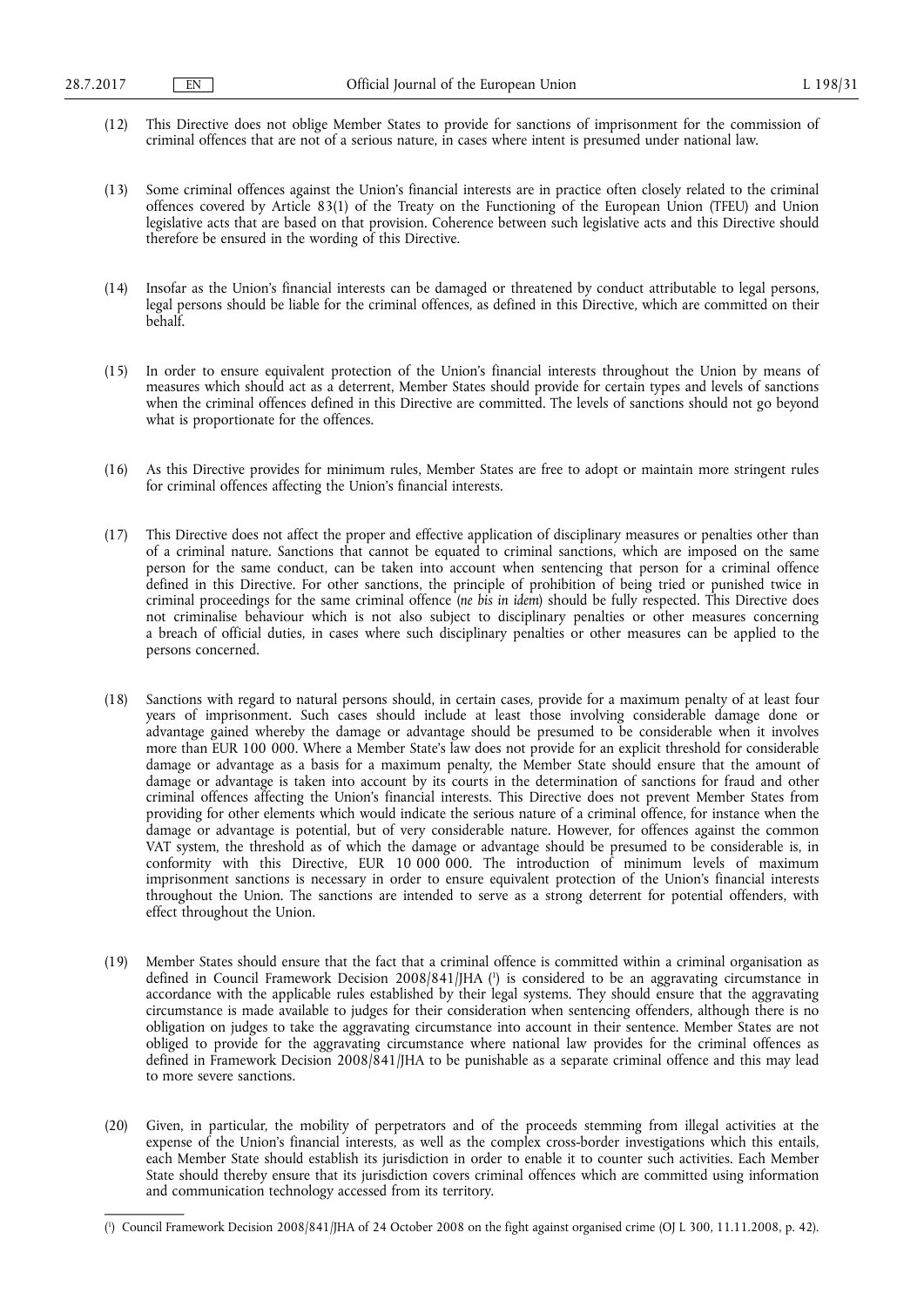- (21) Given the possibility of multiple jurisdictions for cross-border criminal offences falling under the scope of this Directive, the Member States should ensure that the principle of *ne bis in idem* is respected in full in the application of national law transposing this Directive.
- (22) Member States should lay down rules concerning limitation periods necessary in order to enable them to counter illegal activities at the expense of the Union's financial interests. In cases of criminal offences punishable by a maximum sanction of at least four years of imprisonment, the limitation period should be at least five years from the time when the criminal offence was committed. This should be without prejudice to those Member States which do not set limitation periods for investigation, prosecution and enforcement.
- (23) Without prejudice to the rules on cross-border cooperation and mutual legal assistance in criminal matters and to other rules under Union law, in particular under Regulation (EU, Euratom) No 883/2013 of the European Parliament and of the Council ( 1 ), there is a need for appropriate provision to be made for cooperation to ensure effective action against the criminal offences defined in this Directive affecting the Union's financial interests, including exchange of information between the Member States and the Commission as well as technical and operational assistance provided by the Commission to the competent national authorities as they may need to facilitate coordination of their investigations. Such assistance should not entail the participation of the Commission in the investigation or prosecution procedures of individual criminal cases conducted by the national authorities. The Court of Auditors and the auditors responsible for auditing the budgets of the Union institutions, bodies, offices and agencies should disclose to the European Anti-Fraud Office (OLAF) and to other competent authorities any fact which could be qualified as a criminal offence under this Directive, and Member States should ensure that national audit bodies within the meaning of Article 59 of Regulation (EU, Euratom) No 966/2012 do the same, in accordance with Article 8 of Regulation (EU, Euratom) No 883/2013.
- (24) The Commission should report to the European Parliament and to the Council on the measures taken by Member States to comply with this Directive. The report may be accompanied, if necessary, by proposals taking into consideration possible evolutions, in particular regarding the financing of the Union budget.
- (25) The Convention should be replaced by this Directive for the Member States bound by it.
- (26) For the application of point (d) of Article 3(4) of Directive (EU) 2015/849 of the European Parliament and of the Council ( 2 ), the reference to serious fraud affecting the Union's financial interests as defined in Article 1(1) and Article2(1) of the Convention should be construed as fraud affecting the Union's financial interests as defined in Article 3 and in Article 7(3) of this Directive or, as regards offences against the common VAT system, as defined in Article 2(2) of this Directive.
- (27) Proper implementation of this Directive by the Member States includes the processing of personal data by the competent national authorities, and the exchange of such data between Member States on the one hand, and between competent Union bodies on the other. The processing of personal data at national level between national competent authorities should be regulated by the *acquis* of the Union. The exchange of personal data between Member States should be carried out in accordance with Directive (EU) 2016/680 of the European Parliament and of the Council ( 3 ). To the extent that the Union institutions, bodies, offices and agencies process personal data, Regulation (EC) No 45/2001 of the European Parliament and of the Council ( 4 ) or, where applicable, other Union legal acts regulating the processing of personal data by those bodies, offices and agencies as well as the applicable rules concerning the confidentiality of judicial investigations, should apply.

<sup>(</sup> 1 ) Regulation (EU, Euratom) No 883/2013 of the European Parliament and of the Council of 11 September 2013 concerning investigations conducted by the European Anti-Fraud Office (OLAF) and repealing Regulation (EC) No 1073/1999 of the European Parliament and of the Council and Council Regulation (Euratom) No 1074/1999 (OJ L 248, 18.9.2013, p. 1).

<sup>(</sup> 2 ) Directive (EU) 2015/849 of the European Parliament and of the Council of 20 May 2015 on the prevention of the use of the financial system for the purposes of money laundering or terrorist financing, amending Regulation (EU) No 648/2012 of the European Parliament and of the Council, and repealing Directive 2005/60/EC of the European Parliament and of the Council and Commission Directive 2006/70/EC (OJ L 141, 5.6.2015, p. 73).

<sup>(</sup> 3 ) Directive (EU) 2016/680 of the European Parliament and of the Council of 27 April 2016 on the protection of natural persons with regard to the processing of personal data by competent authorities for the purposes of the prevention, investigation, detection or prosecution of criminal offences or the execution of criminal penalties, and on the free movement of such data, and repealing Council Framework Decision 2008/977/JHA (OJ L 119, 4.5.2016, p. 89).

<sup>(</sup> 4 ) Regulation (EC) No 45/2001 of the European Parliament and of the Council of 18 December 2000 on the protection of individuals with regard to the processing of personal data by the Community institutions and bodies and on the free movement of such data (OJ L 8, 12.1.2001, p. 1).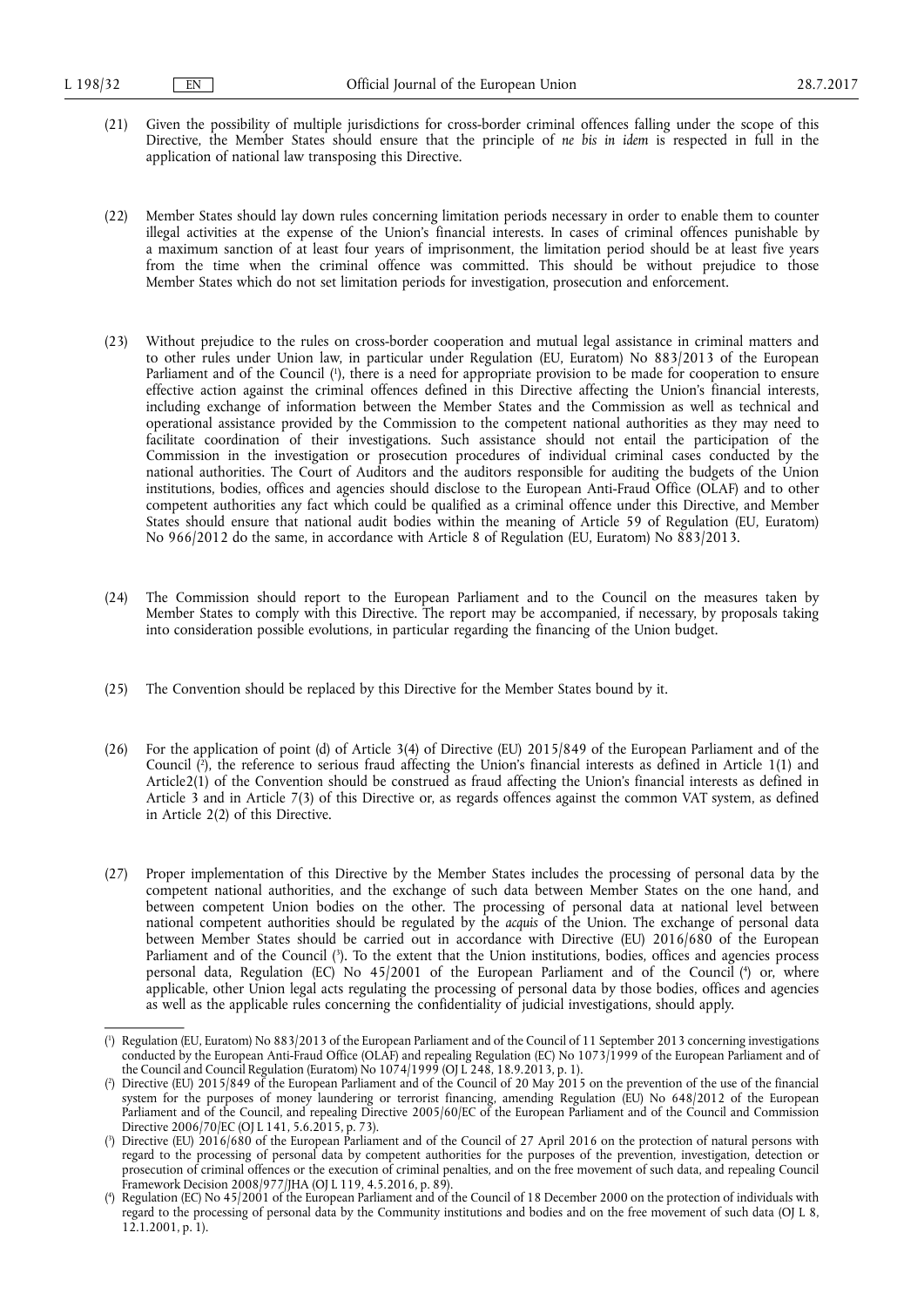- (28) The intended dissuasive effect of the application of criminal law sanctions requires particular caution with regard to fundamental rights. This Directive respects fundamental rights and observes the principles recognised in particular by the Charter of Fundamental Rights of the European Union (the 'Charter') and in particular the right to liberty and security, the protection of personal data, the freedom to choose an occupation and right to engage in work, the freedom to conduct a business, the right to property, the right to an effective remedy and to a fair trial, the presumption of innocence and the right of defence, the principles of the legality and proportionality of criminal offences and sanctions, as well as the principle of *ne bis in idem*. This Directive seeks to ensure full respect for those rights and principles and must be implemented accordingly.
- (29) Member States should take the necessary measures to ensure the prompt recovery of sums and their transfer to the Union budget, without prejudice to the relevant Union sector-specific rules on financial corrections and recovery of amounts unduly spent.
- (30) Administrative measures and penalties play an important role in the protection of the Union's financial interests. This Directive does not exempt Member States from the obligation to apply and implement administrative Union measures and penalties within the meaning of Articles 4 and 5 of Regulation (EC, Euratom) No 2988/95.
- (31) This Directive should oblige Member States to provide in their national law for criminal penalties in respect of the acts of fraud and fraud-related criminal offences affecting the Union's financial interests to which this Directive applies. This Directive should not create obligations regarding the application of such penalties or any other available system of law enforcement to individual cases. Member States may in principle continue to apply administrative measures and penalties in parallel in the area covered by this Directive. In the application of national law transposing this Directive, Member States should, however, ensure that the imposition of criminal sanctions for criminal offences in accordance with this Directive and of administrative measures and penalties does not lead to a breach of the Charter.
- (32) This Directive should not affect the competences of Member States to structure and organise their tax administration as they see fit to ensure the correct determination, assessment and collection of value added tax, as well as the effective application of VAT law.
- (33) This Directive applies without prejudice to the provisions on the lifting of the immunities contained in the TFEU, Protocol No 3 on the Statute of the Court of Justice of the European Union and Protocol No 7 on the Privileges and Immunities of the European Union, annexed to the TFEU and to the Treaty on European Union(TEU), and the texts implementing them, or similar provisions incorporated in national law. In the transposition of this Directive into national law as well as in the application of national law transposing this Directive, those privileges and immunities, including the respect for the freedom of the Member's mandate, are fully taken into account.
- (34) This Directive is without prejudice to the general rules and principles of national criminal law on the application and execution of sentences in accordance with the concrete circumstances in each individual case.
- (35) Since the objective of this Directive cannot be sufficiently achieved by the Member States but can rather, by reason of its scale and effects, be better achieved at Union level, the Union may adopt measures, in accordance with the principle of subsidiarity as set out in Article 5 TEU. In accordance with the principle of proportionality as set out in that Article, this Directive does not go beyond what is necessary to achieve that objective.
- (36) In accordance with Article 3 and Article 4a(1) of Protocol No 21 on the position of United Kingdom and Ireland in respect of the area of freedom, security and justice, annexed to the TEU and to the TFEU, Ireland has notified its wish to take part in the adoption and application of this Directive.
- (37) In accordance with Articles 1 and 2 of Protocol No 21 on the position of the United Kingdom and Ireland in respect of the area of freedom, security and justice, annexed to the TEU and to the TFEU, and without prejudice to Article 4 of that Protocol, the United Kingdom is not taking part in the adoption of this Directive and is not bound by it or subject to its application.
- (38) In accordance with Articles 1 and 2 of Protocol No 22 on the position of Denmark, annexed to the TEU and to the TFEU, Denmark is not taking part in the adoption of this Directive and is not bound by it or subject to its application.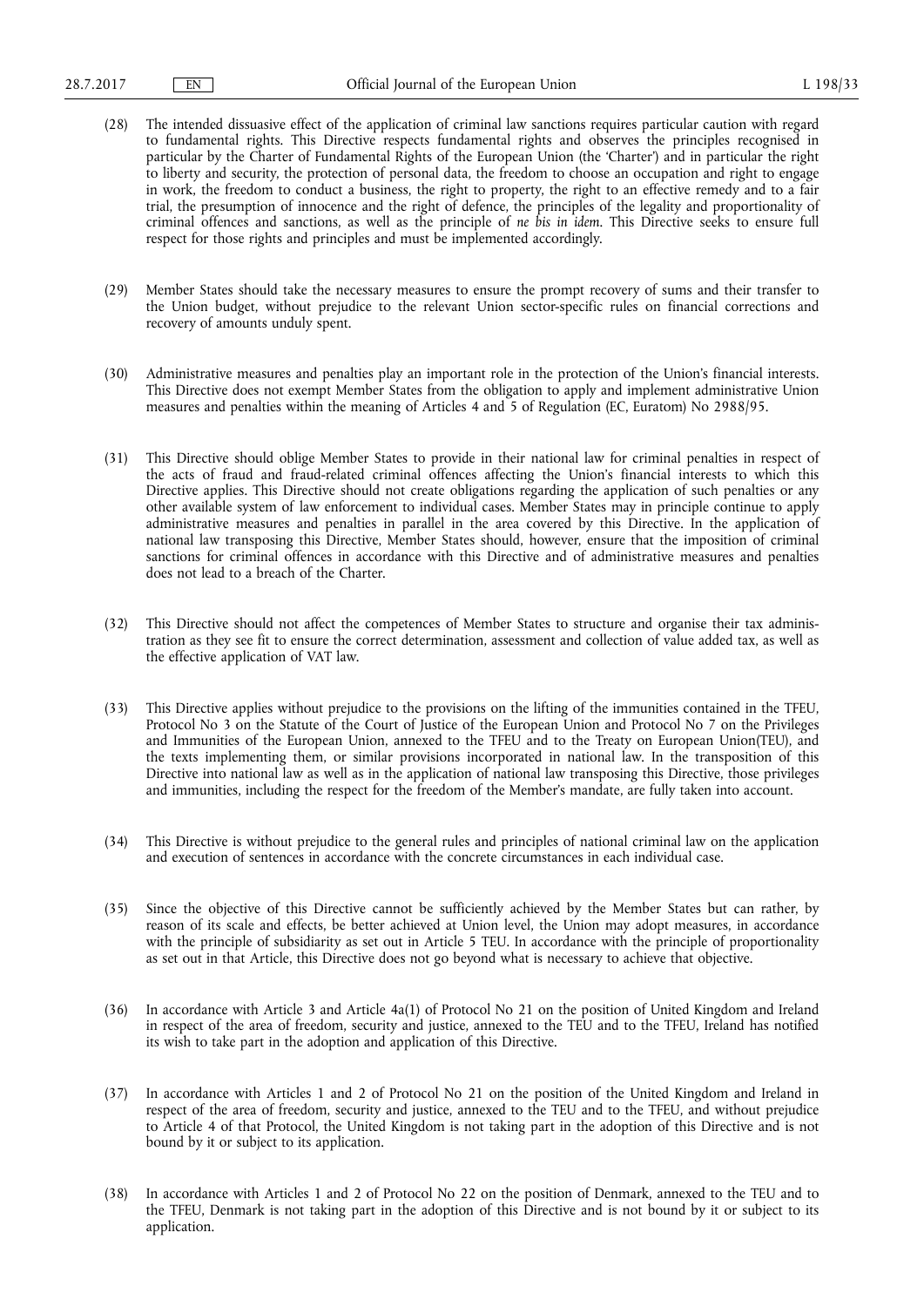#### (39) The European Court of Auditors has been consulted and has adopted an opinion ( 1 ),

HAVE ADOPTED THIS DIRECTIVE:

# TITLE I

# **SUBJECT MATTER, DEFINITIONS AND SCOPE**

# *Article 1*

#### **Subject matter**

This Directive establishes minimum rules concerning the definition of criminal offences and sanctions with regard to combatting fraud and other illegal activities affecting the Union's financial interests, with a view to strengthening protection against criminal offences which affect those financial interests, in line with the *acquis* of the Union in this field.

# *Article 2*

# **Definitions and scope**

1. For the purposes of this Directive, the following definitions apply:

- (a) 'Union's financial interests' means all revenues, expenditure and assets covered by, acquired through, or due to:
	- (i) the Union budget;
	- (ii) the budgets of the Union institutions, bodies, offices and agencies established pursuant to the Treaties or budgets directly or indirectly managed and monitored by them;
- (b) 'legal person' means an entity having legal personality under the applicable law, except for States or public bodies in the exercise of State authority and for public international organisations.

2. In respect of revenue arising from VAT own resources, this Directive shall apply only in cases of serious offences against the common VAT system. For the purposes of this Directive, offences against the common VAT system shall be considered to be serious where the intentional acts or omissions defined in point (d) of Article 3(2) are connected with the territory of two or more Member States of the Union and involve a total damage of at least EUR 10 000 000.

3. The structure and functioning of the tax administration of the Member States are not affected by this Directive.

# TITLE II

# **CRIMINAL OFFENCES WITH REGARD TO FRAUD AFFECTING THE UNION'S FINANCIAL INTERESTS**

# *Article 3*

### **Fraud affecting the Union's financial interests**

1. Member States shall take the necessary measures to ensure that fraud affecting the Union's financial interests constitutes a criminal offence when committed intentionally.

- 2. For the purposes of this Directive, the following shall be regarded as fraud affecting the Union's financial interests:
- (a) in respect of non-procurement-related expenditure, any act or omission relating to:
	- (i) the use or presentation of false, incorrect or incomplete statements or documents, which has as its effect the misappropriation or wrongful retention of funds or assets from the Union budget or budgets managed by the Union, or on its behalf;
	- (ii) non-disclosure of information in violation of a specific obligation, with the same effect; or
	- (iii) the misapplication of such funds or assets for purposes other than those for which they were originally granted;

<sup>(</sup> 1 ) OJ C 383, 12.12.2012, p. 1.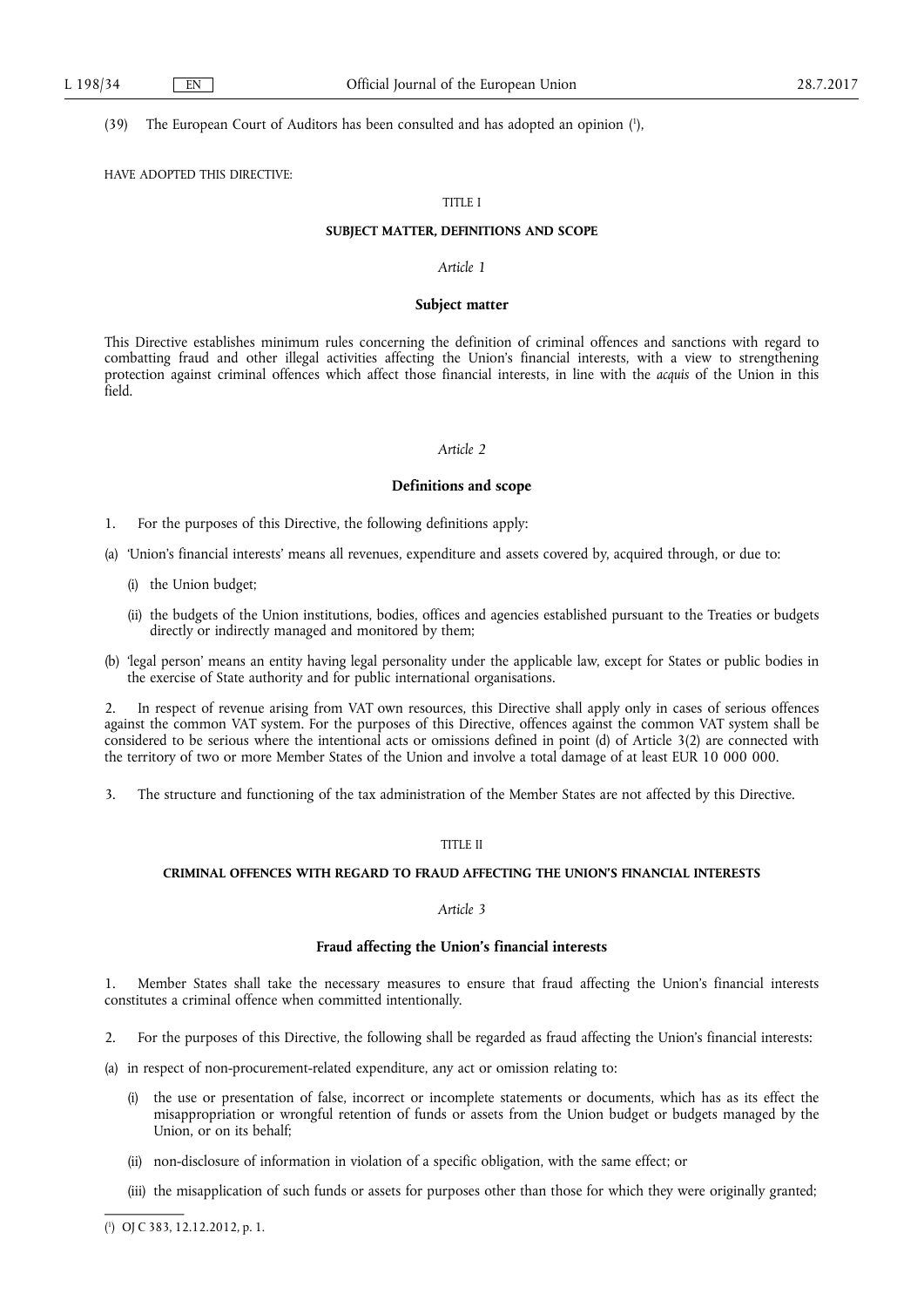- (b) in respect of procurement-related expenditure, at least when committed in order to make an unlawful gain for the perpetrator or another by causing a loss to the Union's financial interests, any act or omission relating to:
	- the use or presentation of false, incorrect or incomplete statements or documents, which has as its effect the misappropriation or wrongful retention of funds or assets from the Union budget or budgets managed by the Union, or on its behalf;
	- (ii) non-disclosure of information in violation of a specific obligation, with the same effect; or
	- (iii) the misapplication of such funds or assets for purposes other than those for which they were originally granted, which damages the Union's financial interests;
- (c) in respect of revenue other than revenue arising from VAT own resources referred to in point (d), any act or omission relating to:
	- (i) the use or presentation of false, incorrect or incomplete statements or documents, which has as its effect the illegal diminution of the resources of the Union budget or budgets managed by the Union, or on its behalf;
	- (ii) non-disclosure of information in violation of a specific obligation, with the same effect; or
	- (iii) misapplication of a legally obtained benefit, with the same effect;
- (d) in respect of revenue arising from VAT own resources, any act or omission committed in cross-border fraudulent schemes in relation to:
	- (i) the use or presentation of false, incorrect or incomplete VAT-related statements or documents, which has as an effect the diminution of the resources of the Union budget;
	- (ii) non-disclosure of VAT-related information in violation of a specific obligation, with the same effect; or
	- (iii) the presentation of correct VAT-related statements for the purposes of fraudulently disguising the non-payment or wrongful creation of rights to VAT refunds.

### *Article 4*

### **Other criminal offences affecting the Union's financial interests**

1. Member States shall take the necessary measures to ensure that money laundering as described in Article 1(3) of Directive (EU) 2015/849 involving property derived from the criminal offences covered by this Directive constitutes a criminal offence.

2. Member States shall take the necessary measures to ensure that passive and active corruption, when committed intentionally, constitute criminal offences.

- (a) For the purposes of this Directive, 'passive corruption' means the action of a public official who, directly or through an intermediary, requests or receives advantages of any kind, for himself or for a third party, or accepts a promise of such an advantage, to act or to refrain from acting in accordance with his duty or in the exercise of his functions in a way which damages or is likely to damage the Union's financial interests.
- (b) For the purposes of this Directive, 'active corruption' means the action of a person who promises, offers or gives, directly or through an intermediary, an advantage of any kind to a public official for himself or for a third party for him to act or to refrain from acting in accordance with his duty or in the exercise of his functions in a way which damages or is likely to damage the Union's financial interests.

3. Member States shall take the necessary measures to ensure that misappropriation, when committed intentionally, constitutes a criminal offence.

For the purposes of this Directive, 'misappropriation' means the action of a public official who is directly or indirectly entrusted with the management of funds or assets to commit or disburse funds or appropriate or use assets contrary to the purpose for which they were intended in any way which damages the Union's financial interests.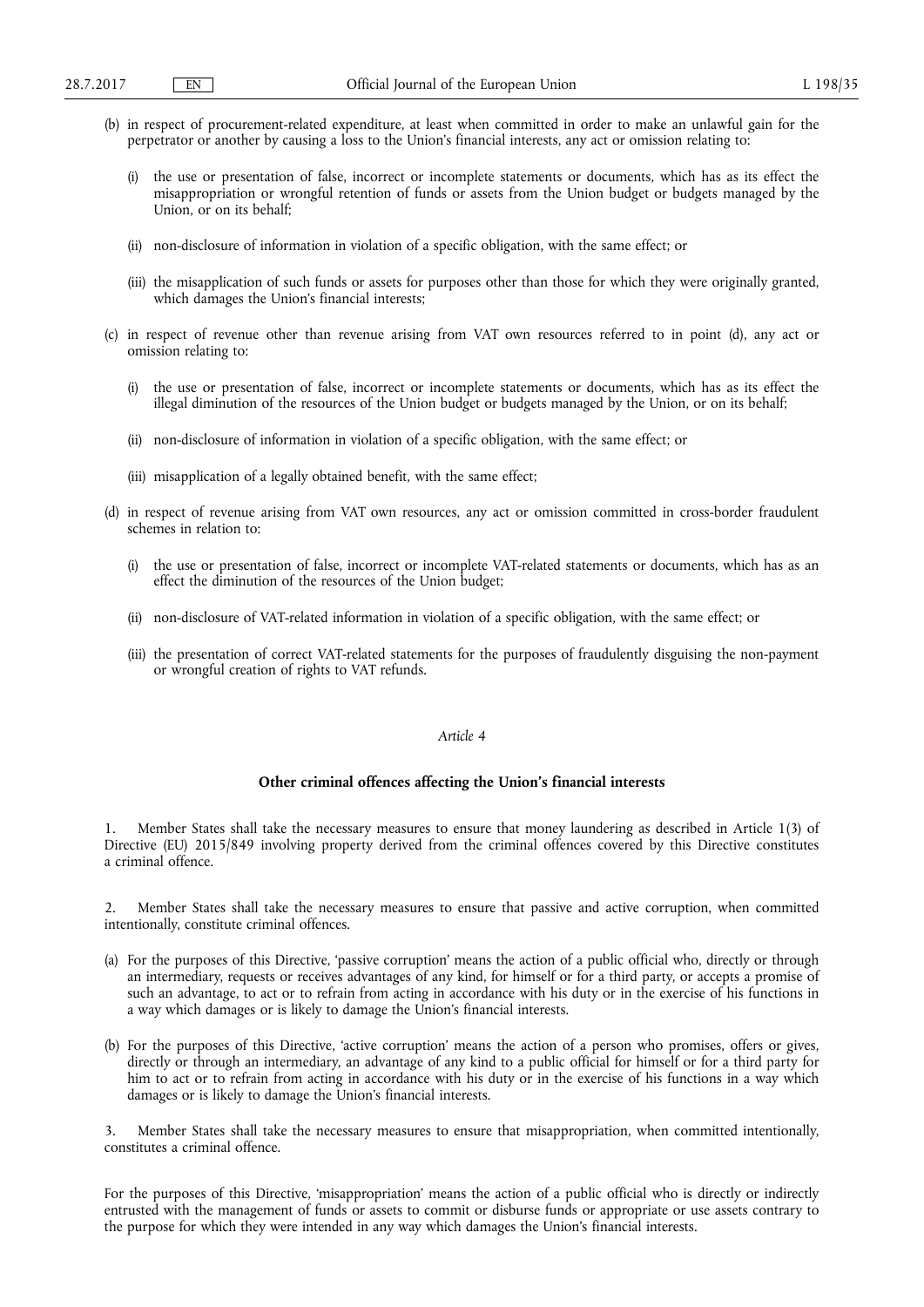- 4. For the purposes of this Directive, 'public official' means:
- (a) a Union official or a national official, including any national official of another Member State and any national official of a third country:
	- (i) 'Union official' means a person who is:
		- an official or other servant engaged under contract by the Union within the meaning of the Staff Regulations of Officials and the Conditions of Employment of Other Servants of the European Union laid down in Council Regulation (EEC, Euratom, ECSC) No 259/68 ( 1 ) (the 'Staff Regulations'), or
		- seconded to the Union by a Member State or by any public or private body, who carries out functions equivalent to those performed by Union officials or other servants.

Without prejudice to the provisions on privileges and immunities contained in Protocols No 3 and No 7, Members of the Union institutions, bodies, offices and agencies, set up in accordance with the Treaties and the staff of such bodies shall be assimilated to Union officials, inasmuch as the Staff Regulations do not apply to them;

(ii) 'national official' shall be understood by reference to the definition of 'official' or 'public official' in the national law of the Member State or third country in which the person in question carries out his or her functions.

Nevertheless, in the case of proceedings involving a national official of a Member State, or a national official of a third country, initiated by another Member State, the latter shall not be bound to apply the definition of 'national official' except insofar as that definition is compatible with its national law.

The term 'national official' shall include any person holding an executive, administrative or judicial office at national, regional or local level. Any person holding a legislative office at national, regional or local level shall be assimilated to a national official;

(b) any other person assigned and exercising a public service function involving the management of or decisions concerning the Union's financial interests in Member States or third countries.

#### TITLE III

# **GENERAL PROVISIONS RELATING TO FRAUD AND OTHER CRIMINAL OFFENCES AFFECTING THE UNION'S FINANCIAL INTERESTS**

# *Article 5*

### **Incitement, aiding and abetting, and attempt**

1. Member States shall take the necessary measures to ensure that inciting, and aiding and abetting the commission of any of the criminal offences referred to in Articles 3 and 4 are punishable as criminal offences.

2. Member States shall take the necessary measures to ensure that an attempt to commit any of the criminal offences referred to in Article 3 and Article 4(3) is punishable as a criminal offence.

### *Article 6*

### **Liability of legal persons**

1. Member States shall take the necessary measures to ensure that legal persons can be held liable for any of the criminal offences referred to in Articles 3, 4 and 5 committed for their benefit by any person, acting either individually or as part of an organ of the legal person, and having a leading position within the legal person, based on:

(a) a power of representation of the legal person;

- (b) an authority to take decisions on behalf of the legal person; or
- (c) an authority to exercise control within the legal person.

( 1 ) OJ L 56, 4.3.1968, p. 1.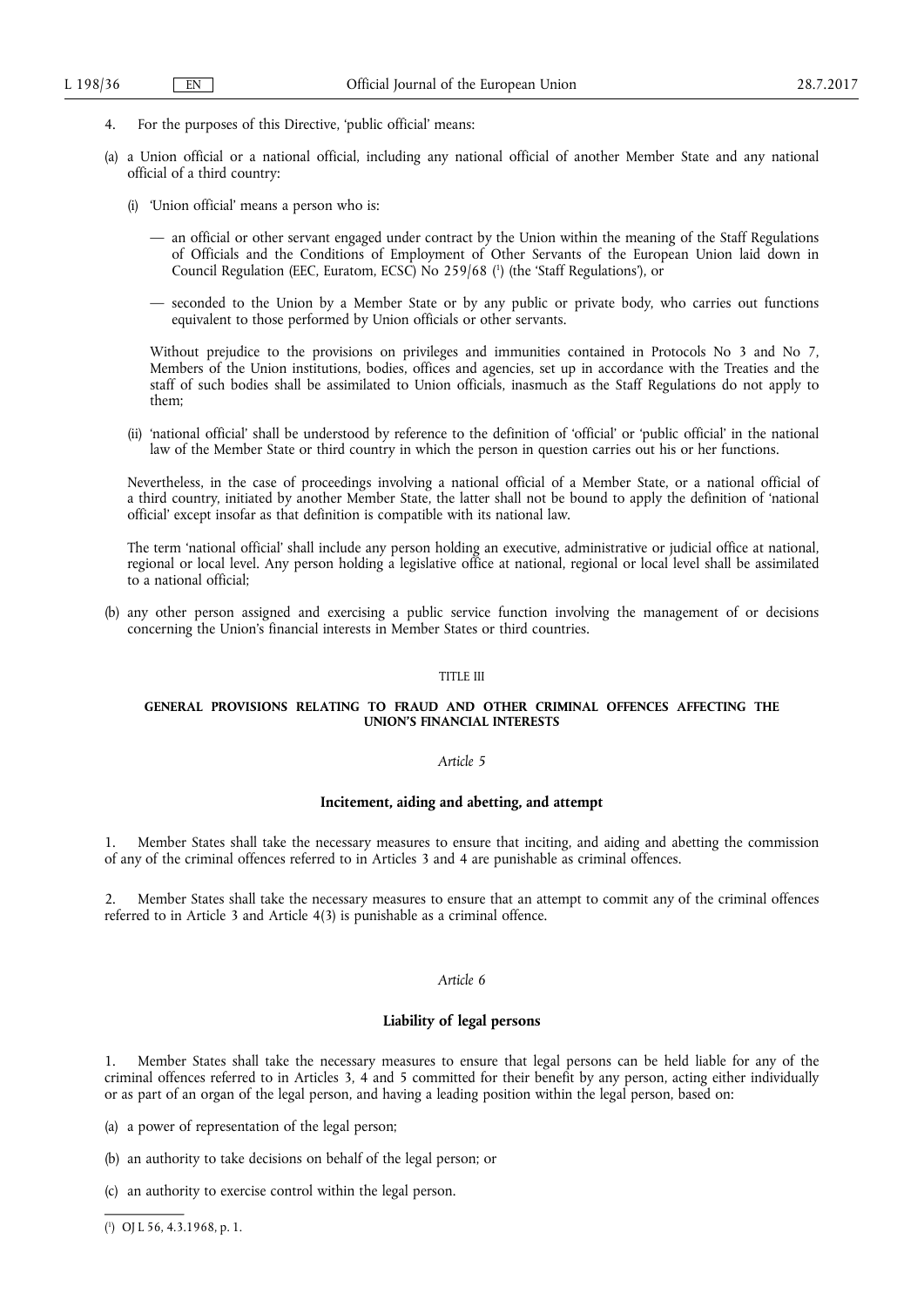2. Member States shall also take the necessary measures to ensure that legal persons can be held liable where the lack of supervision or control by a person referred to in paragraph 1 of this Article has made possible the commission, by a person under its authority, of any of the criminal offences referred to in Article 3, 4 or 5 for the benefit of that legal person.

3. Liability of legal persons under paragraphs 1 and 2 of this Article shall not exclude the possibility of criminal proceedings against natural persons who are perpetrators of the criminal offences referred to in Articles 3 and 4 or who are criminally liable under Article 5.

# *Article 7*

# **Sanctions with regard to natural persons**

1. As regards natural persons, Member States shall ensure that the criminal offences referred to in Articles 3, 4 and 5 are punishable by effective, proportionate and dissuasive criminal sanctions.

2. Member States shall take the necessary measures to ensure that the criminal offences referred to in Articles 3 and 4 are punishable by a maximum penalty which provides for imprisonment.

3. Member States shall take the necessary measures to ensure that the criminal offences referred to in Articles 3 and 4 are punishable by a maximum penalty of at least four years of imprisonment when they involve considerable damage or advantage.

The damage or advantage resulting from the criminal offences referred to in points (a), (b) and (c) of Article 3(2) and in Article 4 shall be presumed to be considerable where the damage or advantage involves more than EUR 100 000.

The damage or advantage resulting from the criminal offences referred to in point (d) of Article 3(2) and subject to Article 2(2) shall always be presumed to be considerable.

Member States may also provide for a maximum sanction of at least four years of imprisonment in other serious circumstances defined in their national law.

4. Where a criminal offence referred to in point (a), (b) or (c) of Article 3(2) or in Article 4 involves damage of less than EUR 10 000 or an advantage of less than EUR 10 000, Member States may provide for sanctions other than criminal sanctions.

5. Paragraph 1 shall be without prejudice to the exercise of disciplinary powers by the competent authorities against public officials.

# *Article 8*

#### **Aggravating circumstance**

Member States shall take the necessary measures to ensure that where a criminal offence referred to in Article 3, 4 or 5 is committed within a criminal organisation in the sense of Framework Decision 2008/841/JHA, this shall be considered to be an aggravating circumstance.

### *Article 9*

# **Sanctions with regard to legal persons**

Member States shall take the necessary measures to ensure that a legal person held liable pursuant to Article 6 is subject to effective, proportionate and dissuasive sanctions, which shall include criminal or non-criminal fines and may include other sanctions, such as:

- (a) exclusion from entitlement to public benefits or aid;
- (b) temporary or permanent exclusion from public tender procedures;
- (c) temporary or permanent disqualification from the practice of commercial activities;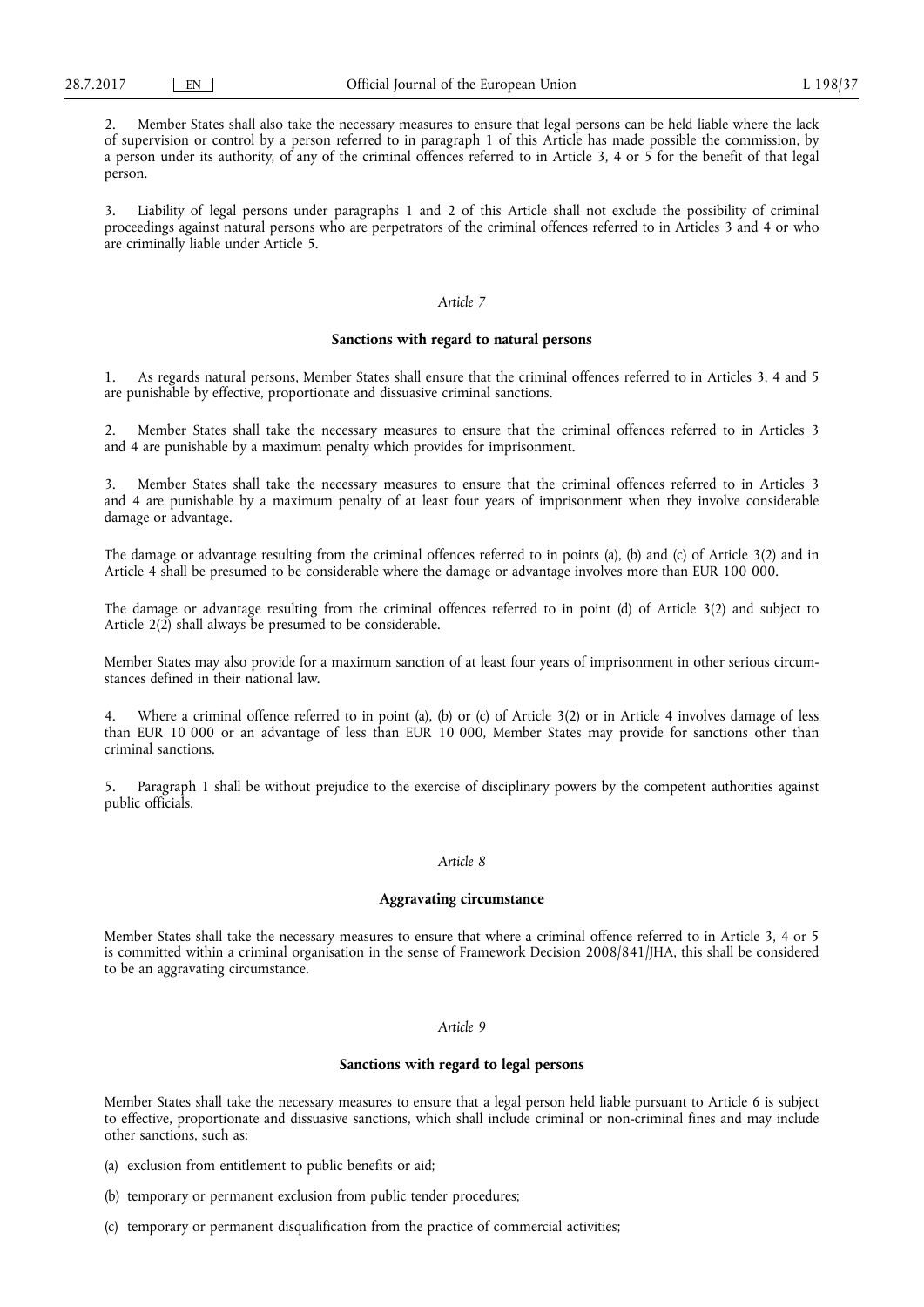(d) placing under judicial supervision;

- (e) judicial winding-up;
- (f) temporary or permanent closure of establishments which have been used for committing the criminal offence.

#### *Article 10*

#### **Freezing and confiscation**

Member States shall take the necessary measures to enable the freezing and confiscation of instrumentalities and proceeds from the criminal offences referred to in Articles 3, 4 and 5. Member States bound by Directive 2014/42/EU of the European Parliament and of the Council ( 1 ) shall do so in accordance with that Directive.

# *Article 11*

# **Jurisdiction**

1. Each Member State shall take the necessary measures to establish its jurisdiction over the criminal offences referred to in Articles 3, 4 and 5 where:

(a) the criminal offence is committed in whole or in part within its territory; or

(b) the offender is one of its nationals.

2. Each Member State shall take the necessary measures to establish its jurisdiction over the criminal offences referred to in Articles 3, 4 and 5 where the offender is subject to the Staff Regulations at the time of the criminal offence. Each Member State may refrain from applying the rules on jurisdiction established in this paragraph or may apply them only in specific cases or only where specific conditions are fulfilled and shall inform the Commission thereof.

3. A Member State shall inform the Commission where it decides to extend its jurisdiction to criminal offences referred to in Article 3, 4 or 5 which have been committed outside its territory in any of the following situations:

(a) the offender is a habitual resident in its territory;

(b) the criminal offence is committed for the benefit of a legal person established in its territory; or

(c) the offender is one of its officials who acts in his or her official duty.

In cases referred to in point (b) of paragraph 1, Member States shall take the necessary measures to ensure that the exercise of their jurisdiction is not subject to the condition that a prosecution can be initiated only following a report made by the victim in the place where the criminal offence was committed, or a denunciation from the State of the place where the criminal offence was committed.

# *Article 12*

#### **Limitation periods for criminal offences affecting the Union's financial interests**

1. Member States shall take the necessary measures to provide for a limitation period that enables the investigation, prosecution, trial and judicial decision of criminal offences referred to in Articles 3, 4 and 5 for a sufficient period of time after the commission of those criminal offences, in order for those criminal offences to be tackled effectively.

2. Member States shall take the necessary measures to enable the investigation, prosecution, trial and judicial decision of criminal offences referred to in Articles 3, 4 and 5 which are punishable by a maximum sanction of at least four years of imprisonment, for a period of at least five years from the time when the offence was committed.

3. By way of derogation from paragraph 2, Member States may establish a limitation period that is shorter than five years, but not shorter than three years, provided that the period may be interrupted or suspended in the event of specified acts.

<sup>(</sup> 1 ) Directive 2014/42/EU of the European Parliament and of the Council of 3 April 2014 on the freezing and confiscation of instrumentalities and proceeds of crime in the European Union (OJ L 127, 29.4.2014, p. 39).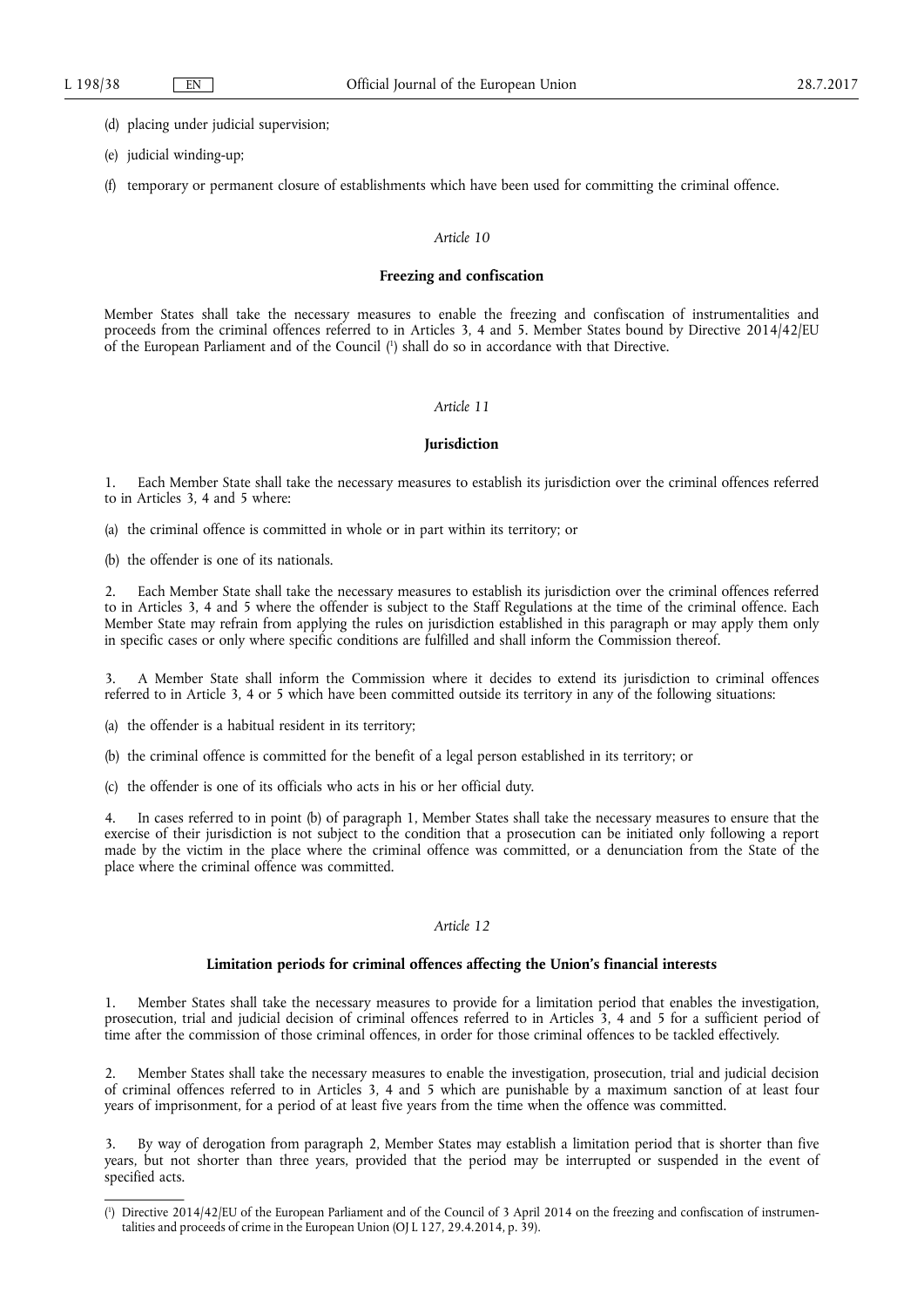- 4. Member States shall take the necessary measures to enable the enforcement of:
- (a) a penalty of more than one year of imprisonment; or alternatively
- (b) a penalty of imprisonment in the case of a criminal offence which is punishable by a maximum sanction of at least four years of imprisonment,

imposed following a final conviction for a criminal offence referred to in Article 3, 4 or 5, for at least five years from the date of the final conviction. That period may include extensions of the limitation period arising from interruption or suspension.

#### *Article 13*

#### **Recovery**

This Directive shall be without prejudice to the recovery of the following:

- (1) at Union level of sums unduly paid in the context of the commission of the criminal offences referred to in point (a), (b) or (c) of Article 3(2), or in Article 4 or 5;
- (2) at national level, of any VAT not paid in the context of the commission of the criminal offences referred in point (d) of Article 3(2), or in Article 4 or 5.

# *Article 14*

# **Interaction with other applicable legal acts of the Union**

The application of administrative measures, penalties and fines as laid down in Union law, in particular those within the meaning of Articles 4 and 5 of Regulation (EC, Euratom) No 2988/95, or in national law adopted in compliance with a specific obligation under Union law, shall be without prejudice to this Directive. Member States shall ensure that any criminal proceedings initiated on the basis of national provisions implementing this Directive do not unduly affect the proper and effective application of administrative measures, penalties and fines that cannot be equated to criminal proceedings, laid down in Union law or national implementing provisions.

# TITLE IV

# **FINAL PROVISIONS**

# *Article 15*

# **Cooperation between the Member States and the Commission (OLAF) and other Union institutions, bodies, offices or agencies**

1. Without prejudice to the rules on cross-border cooperation and mutual legal assistance in criminal matters, the Member States, Eurojust, the European Public Prosecutor's Office and the Commission shall, within their respective competences, cooperate with each other in the fight against the criminal offences referred to in Articles 3, 4 and 5. To that end the Commission, and where appropriate, Eurojust, shall provide such technical and operational assistance as the competent national authorities need to facilitate coordination of their investigations.

2. The competent authorities in the Member States may, within their competences, exchange information with the Commission so as to make it easier to establish the facts and to ensure effective action against the criminal offences referred to in Articles 3, 4 and 5. The Commission and the competent national authorities shall take into account in each specific case the requirements of confidentiality and the rules on data protection. Without prejudice to national law on access to information, a Member State may, to that end, when supplying information to the Commission, set specific conditions covering the use of information, whether by the Commission or by another Member State to which the information is passed.

3. The Court of Auditors and auditors responsible for auditing the budgets of the Union institutions, bodies, offices and agencies established pursuant to the Treaties, and the budgets managed and audited by the institutions, shall disclose to OLAF and to other competent authorities any fact of which they become aware when carrying out their duties, which could be qualified as a criminal offence referred to in Article 3, 4 or 5. Member States shall ensure that national audit bodies do the same.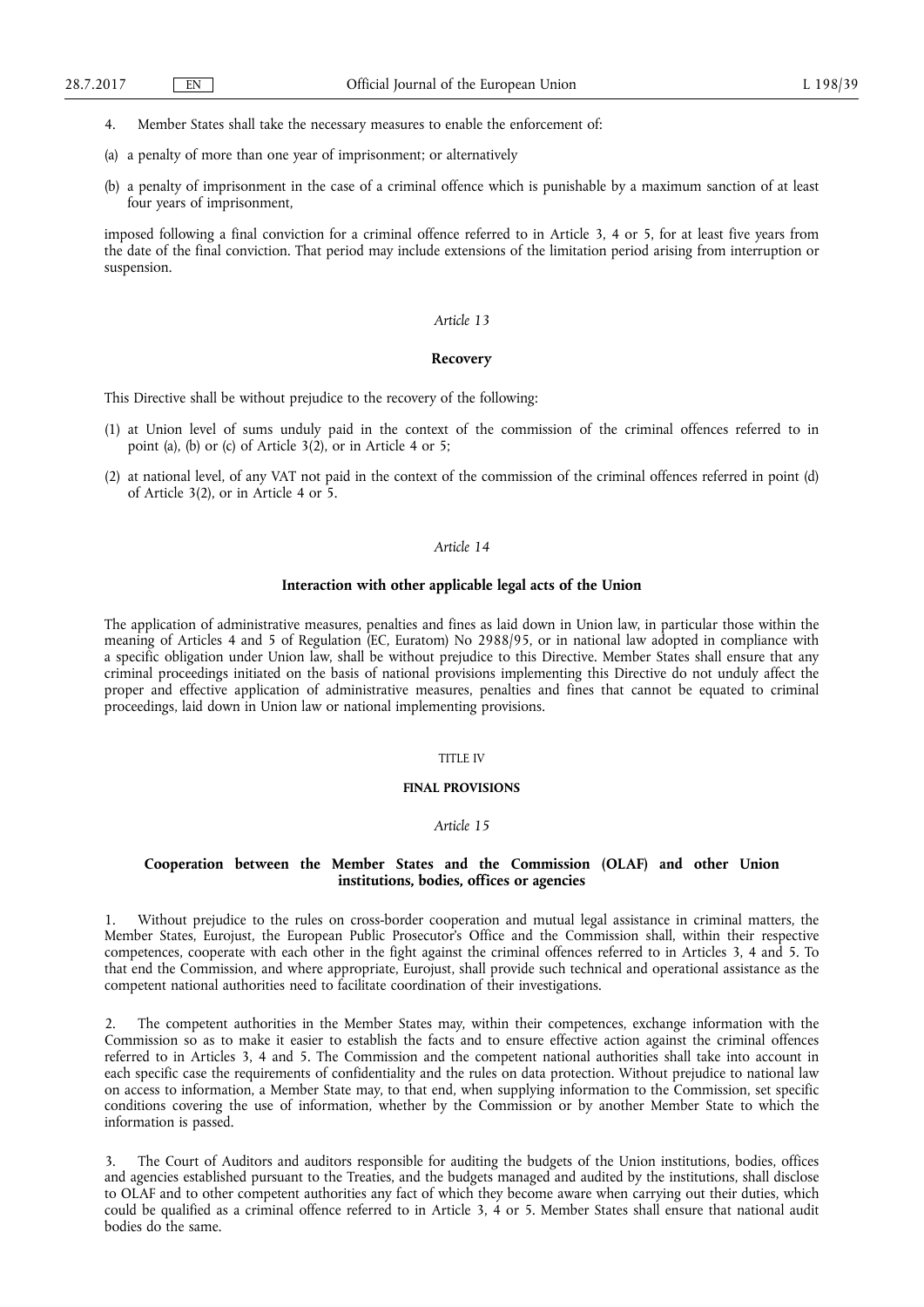#### *Article 16*

# **Replacement of the Convention on the protection of the European Communities' financial interests**

The Convention on the protection of the European Communities' financial interests of 26 July 1995, including the Protocols thereto of 27 September 1996, of 29 November 1996 and of 19 June 1997, is hereby replaced by this Directive for the Member States bound by it, with effect from 6 July 2019.

For the Member States bound by this Directive, references to the Convention shall be construed as references to this Directive.

# *Article 17*

# **Transposition**

1. Member States shall adopt and publish, by 6 July 2019, the laws, regulations and administrative provisions necessary to comply with this Directive. They shall immediately communicate the text of those measures to the Commission. They shall apply those measures from 6 July 2019.

When Member States adopt those measures, they shall contain a reference to this Directive or be accompanied by such a reference on the occasion of their official publication. They shall also include a statement that, for the Member States bound by this Directive, references in existing laws, regulations and administrative provisions to the Convention replaced by this Directive shall be construed as references to this Directive. Member States shall determine how such reference is to be made and how that statement is to be formulated.

2. Member States shall communicate to the Commission the text of the main provisions of national law which they adopt in the field covered by this Directive.

# *Article 18*

#### **Reporting and assessment**

1. The Commission shall by 6 July 2021 submit a report to the European Parliament and the Council, assessing the extent to which the Member States have taken the necessary measures in order to comply with this Directive.

2. Without prejudice to reporting obligations laid down in other Union legal acts, Member States shall, on an annual basis, submit the following statistics on the criminal offences referred to in Articles 3, 4 and 5 to the Commission, if they are available at a central level in the Member State concerned:

- (a) the number of criminal proceedings initiated, dismissed, resulting in an acquittal, resulting in a conviction and ongoing;
- (b) the amounts recovered following criminal proceedings and the estimated damage.

3. The Commission shall, by 6 July 2024 and taking into account its report submitted pursuant to paragraph 1 and the Member States' statistics submitted pursuant to paragraph 2, submit a report to the European Parliament and to the Council, assessing the impact of national law transposing this Directive on the prevention of fraud to the Union's financial interests.

4. The Commission shall, by 6 July 2022 and on the basis of the statistics submitted by Member States, pursuant to paragraph 2, submit a report to the European Parliament and to the Council, assessing, with regard to the general objective to strengthen the protection of the Union's financial interests, whether:

(a) the threshold indicated in Article 2(2) is appropriate;

- (b) the provisions relating to limitation periods as referred to in Article 12 are sufficiently effective;
- (c) this Directive effectively addresses cases of procurement fraud.

The reports referred to in paragraphs 3 and 4 shall be accompanied, if necessary, by a legislative proposal, which may include a specific provision on procurement fraud.